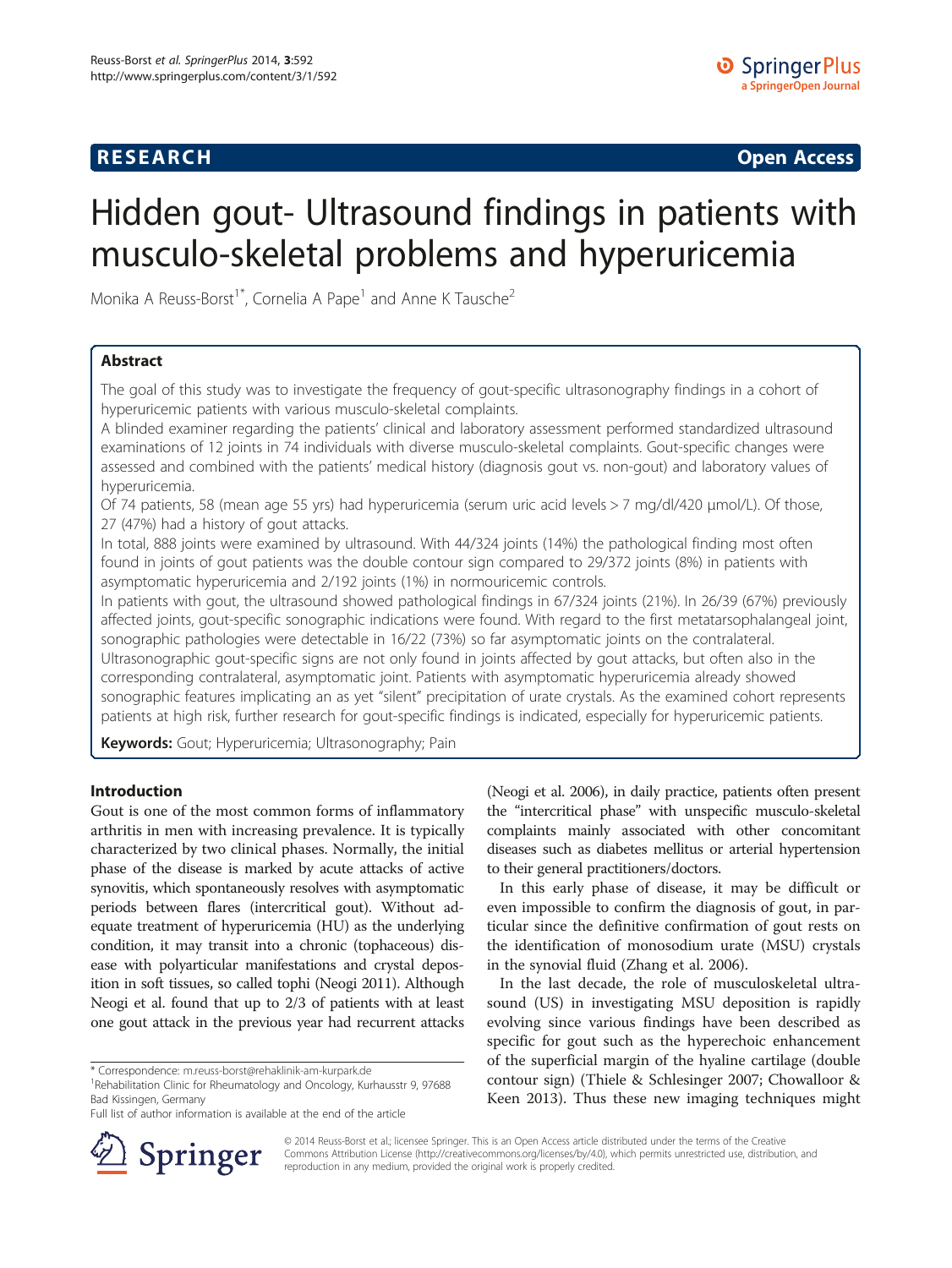assist in the diagnosis of gout, in particular in confirming early structural damage. However, little is known about whether gout-specific signs are only identified in clinically involved joints, or also in as yet (clinically) unaffected joints. In addition, we do not know whether the "silent" MSU deposition might be responsible for those unspecific symptoms in patients with HU and unspecific musculoskeletal problems. Furthermore, there is still no answer to the question if ultrasonographic signs of MSU precipitation are predictable in patients with HU for the development of clinically manifest gout.

Since HU is the most important risk factor for gouty arthritis and a common finding in men (21,1%) and women (4,7%) with often concomitant unspecific joint complaints (Zhu et al. [2011](#page-6-0)), US might be a valuable tool to identify hyperuricemic patients at risk for gouty arthritis.

In order to investigate the usefulness of US in patients with HU and (unspecific) various joint complaints we performed a prospective blinded study using patients with HU as well as normouricemic controls.

## Material and methods

#### **Patients**

74 adult patients in an inpatient rehabilitation program for musculo-skeletal problems were included in the study. All patients were considered to be at high risk for occupational disability and therefore underwent an inpatient rehabilitation program for the statutory pension fund because of their various joint and bone complaints. Demographic, clinical and laboratory characteristics such as uric acid, blood glucose level, cholesterol, triglycerides and GGT of each patient were recorded. All patients filled in a questionnaire about the history of previous gout attacks, risk factors for gout and individual knowledge about nutritional recommendations. A detailed clinical examination with special emphasis on joint pathology and presence of clinical tophi was performed in all patients by an expert clinical rheumatologist recording swelling and tenderness of joints.

Prior to inclusion, all patients provided informed consent for participation. The study was in accordance with the declaration of Helsinki and approved by the ethical committee of the State Chamber of Physicians of Bavaria.

### Ultrasonographic examinations

US examinations were performed independently by a second (trained, DEGUM certified) rheumatologist who was blinded to the clinical and laboratory data of the patients. All US examinations were performed using a MyLab 70 XVG (Esaote SpA, Genoa, Italy) equipped with 2 multifrequency linear probes operating at a frequency spectrum from 7 to 15 MHz.

Standardized examinations were carried out in 12 joints (6 joints bilaterally) for each patient: first metatarsophalangeal joints (MTP I), upper ankle (talonaviculare) joints, knee joints, wrists, thumb basal joints (MCP I) and elbows. All studies were performed in two dimensions by scanning across the joints and moving the probe from medial to lateral and from distal to proximal. Each site was scanned in gray scale mode to detect structural changes and Power Doppler technique to detect abnormal blood flow.

Beside detection of synovitis and erosions, gout-related lesions were investigated in each joint, including the presence of the double contour sign (DC) and peri-/ intraarticular hyperechoic cloudy areas (HC).

DC was defined as focal or diffuse echogenic enhancement on the superficial margins of the joint cartilage. HC was characterized as peri-/intraarticular heterogeneous masses composed of hyper- or hypoechoic material sometimes possessing posterior shadows. Synovialitis was defined as the presence of either synovial fluid and/or synovial hypertrophy, which is characterized by abnormal hypoechoic intraarticular tissue that is poorly compressible and may exhibit a Doppler signal (show microvascular blood flow). Erosions were defined as intra-articular discontinuity of the bone cortex that were visible in at least two perpendicular planes (Thiele & Schlesinger [2007](#page-6-0); Grassi et al. [2006](#page-6-0); Perez-Ruiz et al. [2009](#page-6-0)). Sonographic pictures of each location in every patient were stored.

The clinical assessor combined clinical and sonographic data obtained in the study. A descriptive analysis of the data was performed. Demographic and clinical features were summarized as mean values for continuous variables and absolute frequencies or proportions (percentages) for categorical variables. Pairwise comparisons between frequencies of clinical data in different groups of patients were analyzed using the chi-square-test.

## Results

### Demographic and clinical characteristics

74 patients at the mean age of 54 years were studied. The most frequent main diagnosis on admission was back pain (61%) classified as M45 (35%), M53 (18%) or M51 (8%) according to the ICD-10-GM (International Classification of Disease). In 11/74 patients (15%) shoulder problems were mentioned as main diagnosis, 18/74 (24%) had other musculo-skeletal problems coded as M-diagnosis according to the ICD.

Gout as the underlying disease (M10) was mentioned in 0/27 (0%) patients with a history of gout by the admitting physician as main diagnosis. As first concomitant diagnosis it was mentioned in 3/27 (11%) cases, as second concomitant diagnosis in 8/27 (30%) and third concomitant diagnosis 4/27 (15%) cases. The clinical and laboratory chara cteristics of the study population are shown in Table [1](#page-2-0).

Of 58 hyperuricemic patients (including those with a history of gout), 40 patients had been told by their primary physician that serum uric acid (SUA) had been elevated in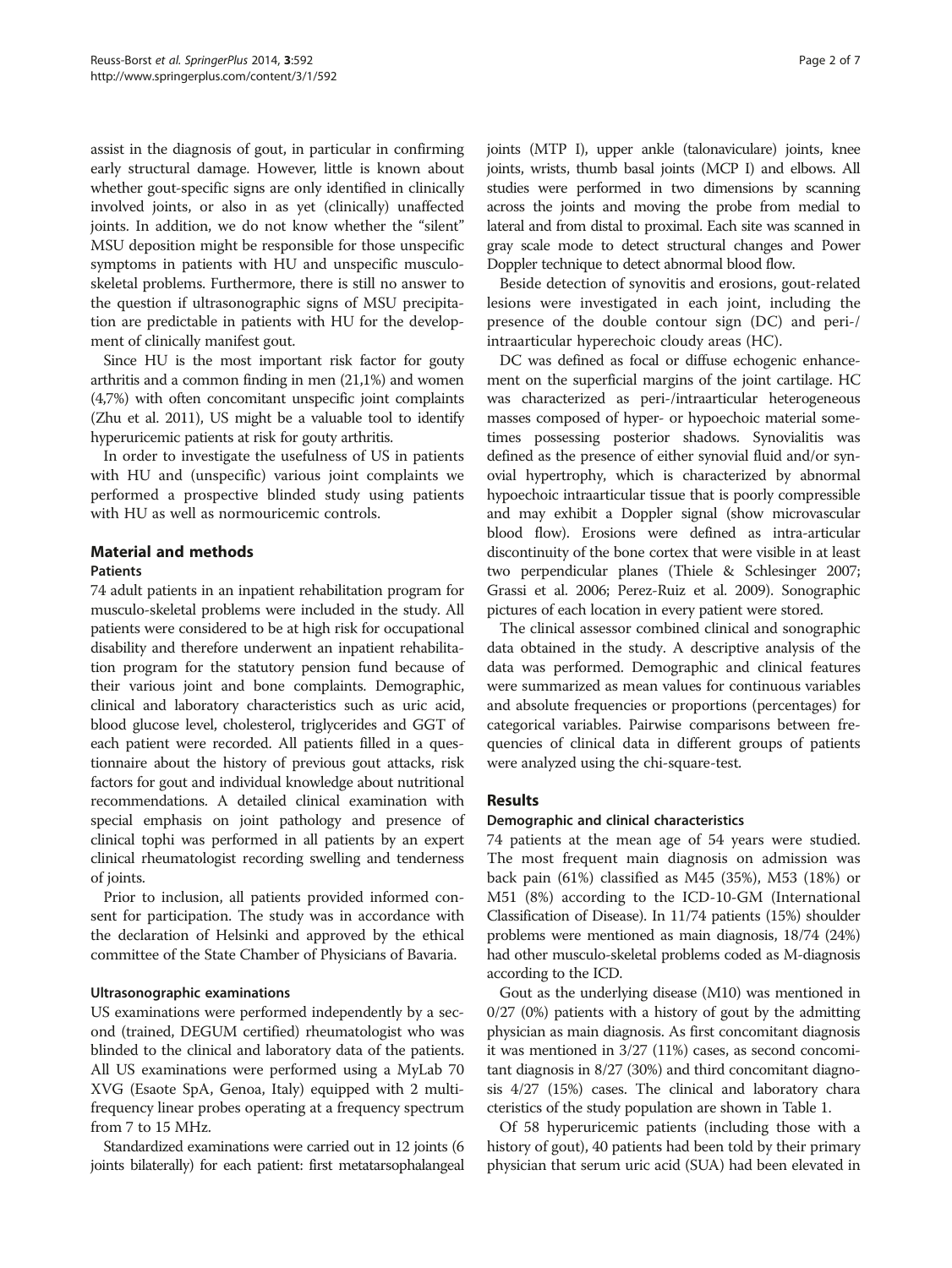<span id="page-2-0"></span>

|  |  | Table 1 Clinical characteristics of the study population |  |  |  |
|--|--|----------------------------------------------------------|--|--|--|
|--|--|----------------------------------------------------------|--|--|--|

| Clinical and laboratory characteristics      | Gout $(n = 27)$ | Asymptomatic hyperuricemia ( $n = 31$ ) | Normouricemic controls ( $n = 16$ ) |
|----------------------------------------------|-----------------|-----------------------------------------|-------------------------------------|
| Mean Age, yrs                                | 54,2            | 54,7                                    | 52,5                                |
| Male,%                                       | 81,5            | 61,3                                    | 56,2                                |
| Mean serum uric acid value in mg/dl (mmol/l) | $7,7$ (458,1)   | 8,1 (481,9)                             | 5,2 (309,4)                         |
| BMI ( $kg/m2$ )                              | 30,0            | 31,5                                    | 28,6                                |
| Triglycerides in mg/dl (mmol/l))             | 199,0 (2,269)   | 201,3 (2,295)                           | 128,6 (1,466)                       |
| Cholesterol in mg/dl (mmol/l)                | 215,9 (5,613)   | 232,7 (6,05)                            | 224,1 (5,827)                       |
| Glucose in mg/dl (mmol/l)                    | 101,3 (5,622)   | 105,9 (5,877)                           | 94,4 (5,239)                        |
| $GGT$ (U/I)                                  | 103.0           | 61,9                                    | 38,9                                |

the past. Twenty (35%) had received nutritional advice, 38 (65%) had never got information about life-style modification e.g. restriction of purine-rich food. Nevertheless, 41/58 (71%) patients knew that excessive drinking of beer and eating of grilled meat might trigger a gout attack, but only 7/58 (12%) knew about the urate-elevating effect of fructose-rich drinks. 27/58 (47%) investigated subjects had a previous history of gout attacks. Details of the involved joints and frequency of attacks are depicted in Figure 1. Of the 27 patients with gout 6 (22%) underwent urate lowering treatment during the study period, 10 (37%) had undergone it in the past and 11 (41%) had never been treated.

16 patients with similar musculo-skeletal symptoms, but with SUA levels < 7 mg/dl were also included in this study.

## Ultrasonographic results in HU and normouricemic controls

The results of the ultrasonographic examinations are shown in detail in Figure [2](#page-3-0) and Additional file [1](#page-6-0): Table S1, Tables [2](#page-4-0) and [3.](#page-5-0) In total, 888 joints in 74 patients were investigated. The DC sign was the pathological finding described most often, in particular in 44/324 joints (14%) of gout patients, 29/372 (8%) joints of HU patients and 2/192 (1%) normouricemic controls. Thus, DC signs were significantly more often described in joints of gout patients than in joints of HU patients  $(X^2(1) = 6,172, p = .026)$  and normouricemic controls  $(X^2(1) = 23,342, p < .001)$ . HU patients also showed significantly more DC signs than normouricemic controls  $(X^2(1) = 11,121, p = .001)$ .

In patients with gout, pathological ultrasonographic findings were detectable in 67/324 joints (21%). When correlated with the clinically affected localization, in 26/39 (67%) gout-specific sonographic findings were found by the blinded investigator. With regard to the MTP I, sonographic pathologies were detectable in 16/22 (73%) MTP I joints on the contralateral, till now asymptomatic side. In only 3/26 (12%) previously affected MTP I joints, the sonographic findings were judged to be normal. In 4/27 (15%) patients DC signs were found in up to the present unaffected knees, all four patients having a history of previous

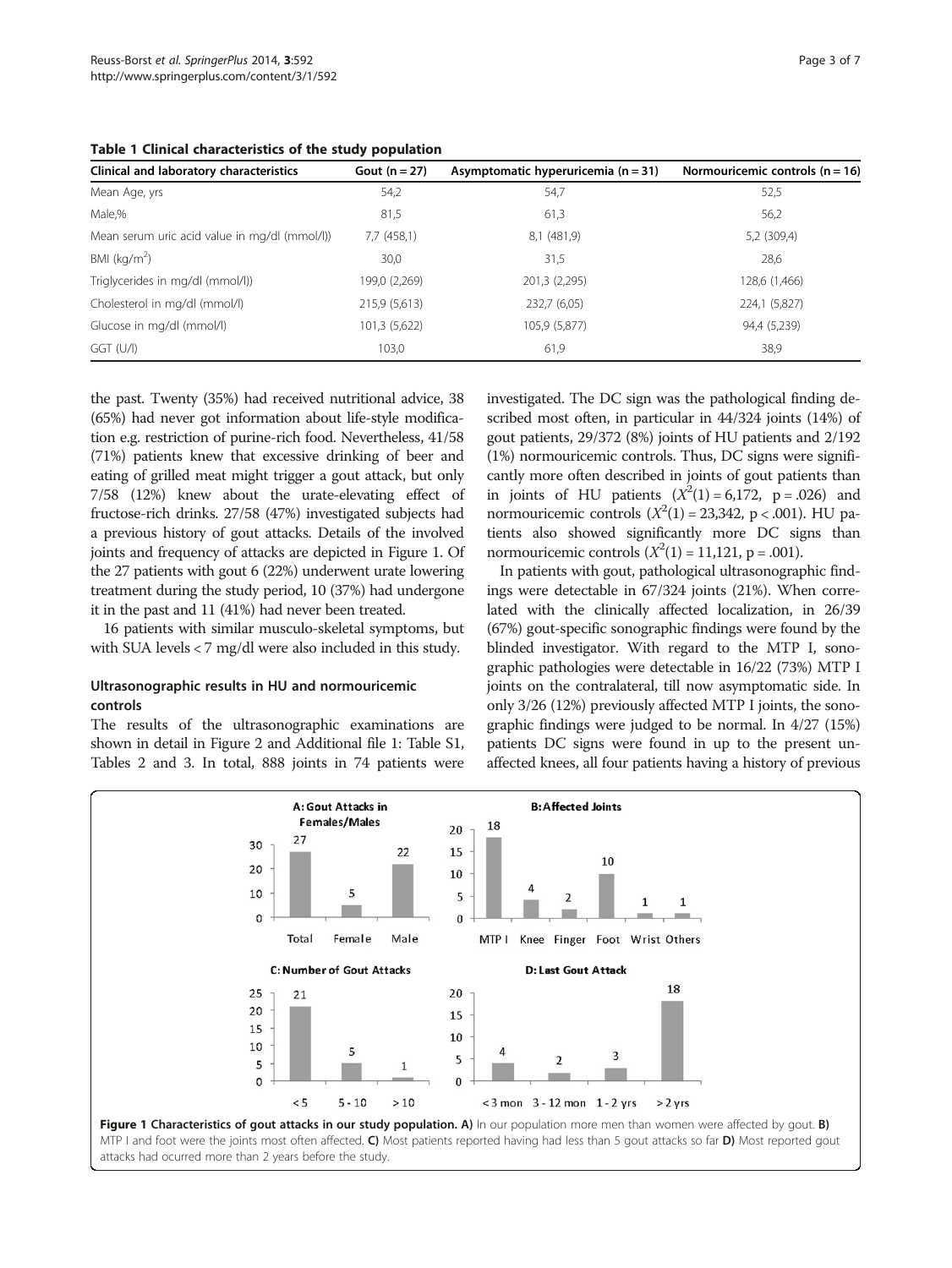<span id="page-3-0"></span>

podagra (gout attacks in MTP I joints). In 5 of the 27 gout patients, hyperechoic clouds were also described in so far unaffected wrists (Additional file [1:](#page-6-0) Table S1).

In patients with HU without history of typical gout, 52 of 372 investigated joints (14%) showed pathological findings with US. In only 9/31 patients (29%) with HU, the sonography in the investigated joints panel was judged to be completely normal. The DC sign was found in 17/62 (27%) investigated MTP I joints. In 17/31 patients (55%) the investigator described echogenic structures and/or double contour signs in MTP I joints; in 5/31 patients a synovialitis and erosions were found in the MTP I joints (Table [2](#page-4-0)).

### Normouricemic controls

In 11/192 investigated joints (6%) pathological findings without clinical correlates were reported (Table [3\)](#page-5-0).

#### **Discussion**

The majority of our patients with musculo-skeletal problems and HU had previously been informed about elevated serum urate levels by their primary care physicians. Beer and grilled meat are known to be risk factors for high serum urate levels by most patients. However, less than half of these patients had received certain diet and lifestyle recommendations in the past for lowering serum urate levels, which is in accordance with previous studies (Doherty et al. [2012\)](#page-6-0). Similarly, only a minority (12%) knew about the urate-elevating effects of soda (fructose sweetened) drinks. This finding underlines the necessity for more information on diet and lifestyle measures even if clinical trials on non-pharmacologic interventions have only reported a 10-18% decrease in serum urate (Khanna et al. [2012\)](#page-6-0).

In our study, we found a surprisingly high percentage of patients with a gout history among the hyperuricemic population, which might at least be partially explained by the selected study population of patients with longstanding numerous musculo-skeletal problems. Those patients were admitted to our rehabilitation unit by their primary care physician because of their high risk for occupational disability. In addition, our study population exclusively comprised manual workers ("blue collar" jobs) with mostly low socioeconomic status. Although gout was mentioned as concomitant diagnosis in >50% of the patients with a history of gout attacks, gout was never mentioned as main diagnosis in our study population. In 12 of 27 (44%) patients with a history of gout, this diagnosis was not at all documented by the admitting physician. Thus, gout is probably still considered to be a benign disease by many doctors, not worth being mentioned in the admitting letter. Correspondingly, only 6 of 27 (22%) gout patients currently received a uratelowering treatment with none of the medically treated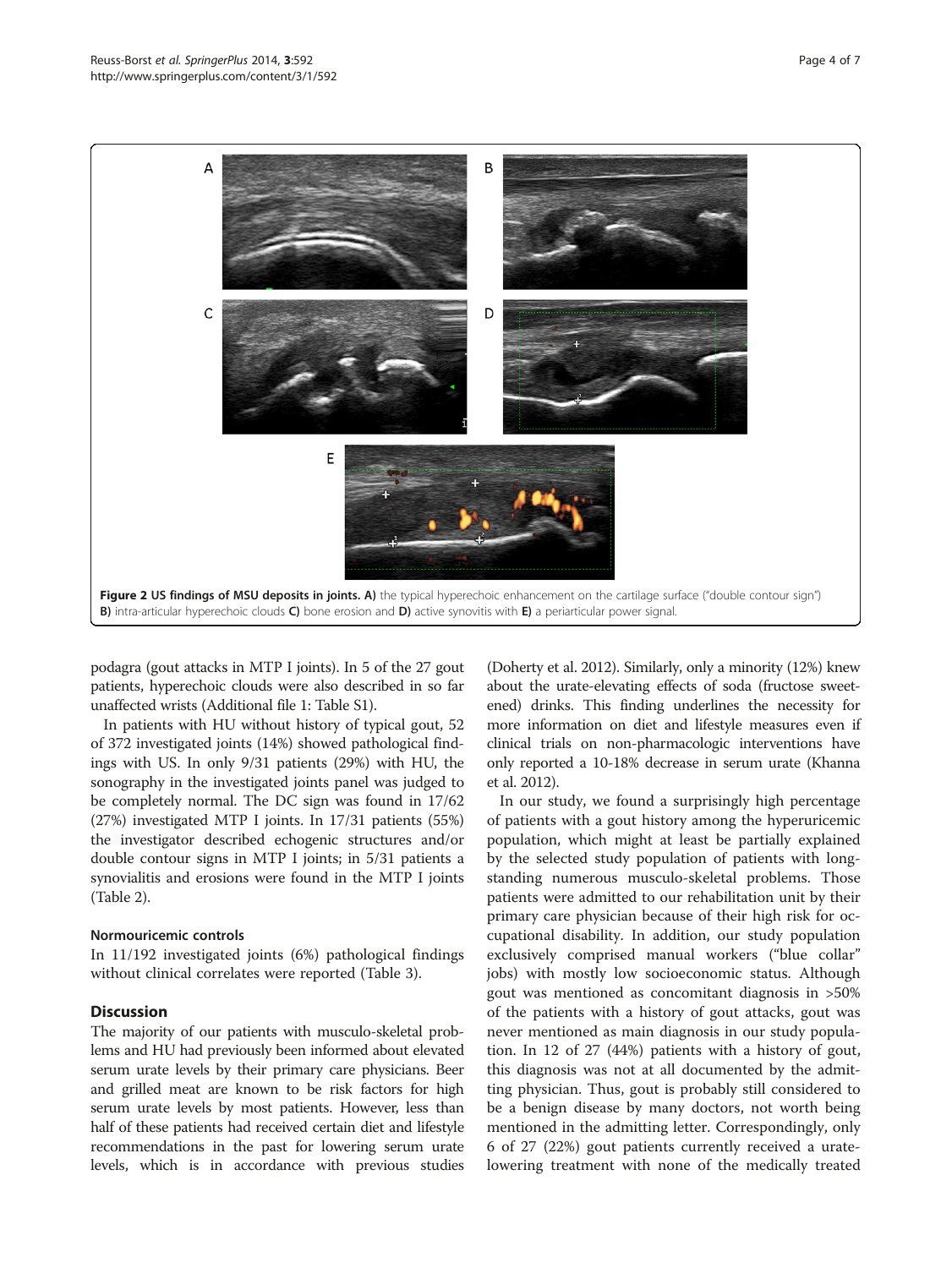|                  | $-$           | <u>ы.</u>                              | and the       | $\cdot$       | $\epsilon$<br>n. | 7. ZE         |               |              |               |                                            |               |               |
|------------------|---------------|----------------------------------------|---------------|---------------|------------------|---------------|---------------|--------------|---------------|--------------------------------------------|---------------|---------------|
| Pat.-Nr.         | MTP I R       | MTP I L                                | Ankle R       | Ankle L       | Knee R           | Knee L        | Wrist R       | Wrist L      | TBG R         | $\mathsf{T}\mathsf{B}\mathsf{G}\mathsf{L}$ | EB R          | EB L          |
| 01               | HC, S         |                                        | $\mathsf{DC}$ |               |                  |               |               |              |               |                                            |               |               |
| $02\,$           |               |                                        |               |               |                  |               |               |              |               |                                            |               |               |
| 03               | $\mathsf{HC}$ | $\sf HC$                               |               |               |                  |               | $\mathsf{HC}$ | $\sf HC$     | $\mathsf{HC}$ |                                            |               |               |
| 04               | DC, HC        | DC, HC, S                              |               | $\mathsf{DC}$ |                  |               |               |              |               |                                            |               |               |
| 05               |               |                                        |               |               |                  |               |               |              |               |                                            |               |               |
| 06               | $\mathsf{DC}$ | DC, HC                                 | $\mathsf{DC}$ | $\mathsf{DC}$ |                  |               |               |              |               |                                            |               |               |
| 07               |               | $\mathsf{E}^{\scriptscriptstyle \top}$ |               |               |                  |               |               |              |               |                                            |               |               |
| 08               | $\mathsf S$   | S                                      |               |               |                  |               |               |              |               |                                            |               |               |
| 09               |               | $DC, HC$                               |               |               |                  |               |               |              |               |                                            | $\mathsf{DC}$ | $\mathsf{DC}$ |
| $10\,$           |               | $\mathsf{DC}$                          |               |               |                  |               |               |              |               |                                            | $\mathsf{DC}$ | $\mathsf{DC}$ |
| 11               | HC, S         | $\mathsf{DC}$                          |               |               |                  |               |               |              |               |                                            |               |               |
| $12 \,$          |               |                                        |               |               |                  |               |               |              |               |                                            |               |               |
| 13               |               |                                        |               |               |                  |               |               |              |               |                                            |               |               |
| 14               |               |                                        |               |               |                  |               |               |              |               |                                            |               |               |
| $15\phantom{.0}$ |               |                                        |               |               |                  |               |               |              |               |                                            |               |               |
| $16\,$           | DC, HC, S     |                                        |               |               |                  |               |               |              |               |                                            |               |               |
| $17\,$           | S             | S, E                                   |               |               |                  |               |               |              |               |                                            |               |               |
| ${\bf 18}$       |               |                                        |               |               |                  |               |               |              |               |                                            |               |               |
| 19               | DC, HC, S, E  | $\sf HC$                               |               |               |                  |               |               | $\mathsf{E}$ | $\mathsf{HC}$ |                                            |               |               |
| ${\bf 20}$       | DC, S, E      |                                        |               |               |                  |               |               |              |               |                                            |               |               |
| 21               | DC, HC, S, E  | DC, HC, S                              |               |               |                  |               |               |              |               |                                            |               |               |
| 22               |               |                                        |               |               |                  |               |               |              | $\mathsf{HC}$ |                                            |               |               |
| 23               | DC            | $\mathsf{DC}$                          |               |               |                  |               |               |              |               |                                            |               |               |
| ${\bf 24}$       | HC, $S, E$    | HC, E                                  |               |               |                  |               |               |              |               |                                            |               |               |
| $25\phantom{.0}$ | $\mathsf{DC}$ | $\mathsf{DC}$                          |               |               |                  |               |               |              |               |                                            |               |               |
| ${\bf 26}$       |               |                                        |               |               |                  |               |               |              |               |                                            |               |               |
| $\bf 27$         |               |                                        |               |               |                  |               |               |              |               |                                            |               |               |
| 28               |               | HC, S                                  |               | $\mathsf{DC}$ | $\mathsf{DC}$    | $\mathsf{DC}$ |               |              |               |                                            |               |               |
| 29               |               |                                        |               |               |                  |               |               |              |               |                                            |               |               |
| $30\,$           | DC, HC, E     |                                        |               |               |                  | DC, HC, S     |               |              |               |                                            |               |               |
| 31               |               | HC, S                                  |               |               |                  |               |               |              |               |                                            |               |               |
|                  |               |                                        |               |               |                  |               |               |              |               |                                            |               |               |

#### <span id="page-4-0"></span>Table 2 Sonographic findings of 31 patients with (asymptomatic) hyperuricemia

Abbreviations: DC double contour sign, HC hyperechoic clouds, E erosions, S synovitis.

patients reaching the target level below 6 mg/dl as recommended by current guidelines (Khanna et al. [2012\)](#page-6-0).

Hence, one first important result of our study is that gout is quite frequent, but underreported in the diagnosis in the admission letter and furthermore remains undertreated or even untreated, particularly in this study population with longstanding musculoskeletal problems and with a high risk of occupational disability.

Claessen et al. [\(2010\)](#page-6-0) have similarly investigated the role of SUA as a predictor of occupational disability. Musculoskeletal disorders cause the largest proportion of all cases of disability pension among manual workers. An age-adjusted analysis revealed a strong positive association between elevated SUA concentration and occupational

disability due to musculo-skeletal disorders in a cohort of 16532 male construction workers in Germany who underwent occupational health examinations from 1986 to 1992 and were followed until 2005.

In accordance with this, our study population comprised patients with a longstanding history of musculo-skeletal complaints. It is known that crystallization of MSU is facilitated in osteoarthritic joints, which might explain the high prevalence of pathological findings in our selected population.

One might further speculate that the unspecific musculoskeletal problems in our study population might at least partially by due to subclinical MSU crystal deposition for example in the small joints of the spine. This may be in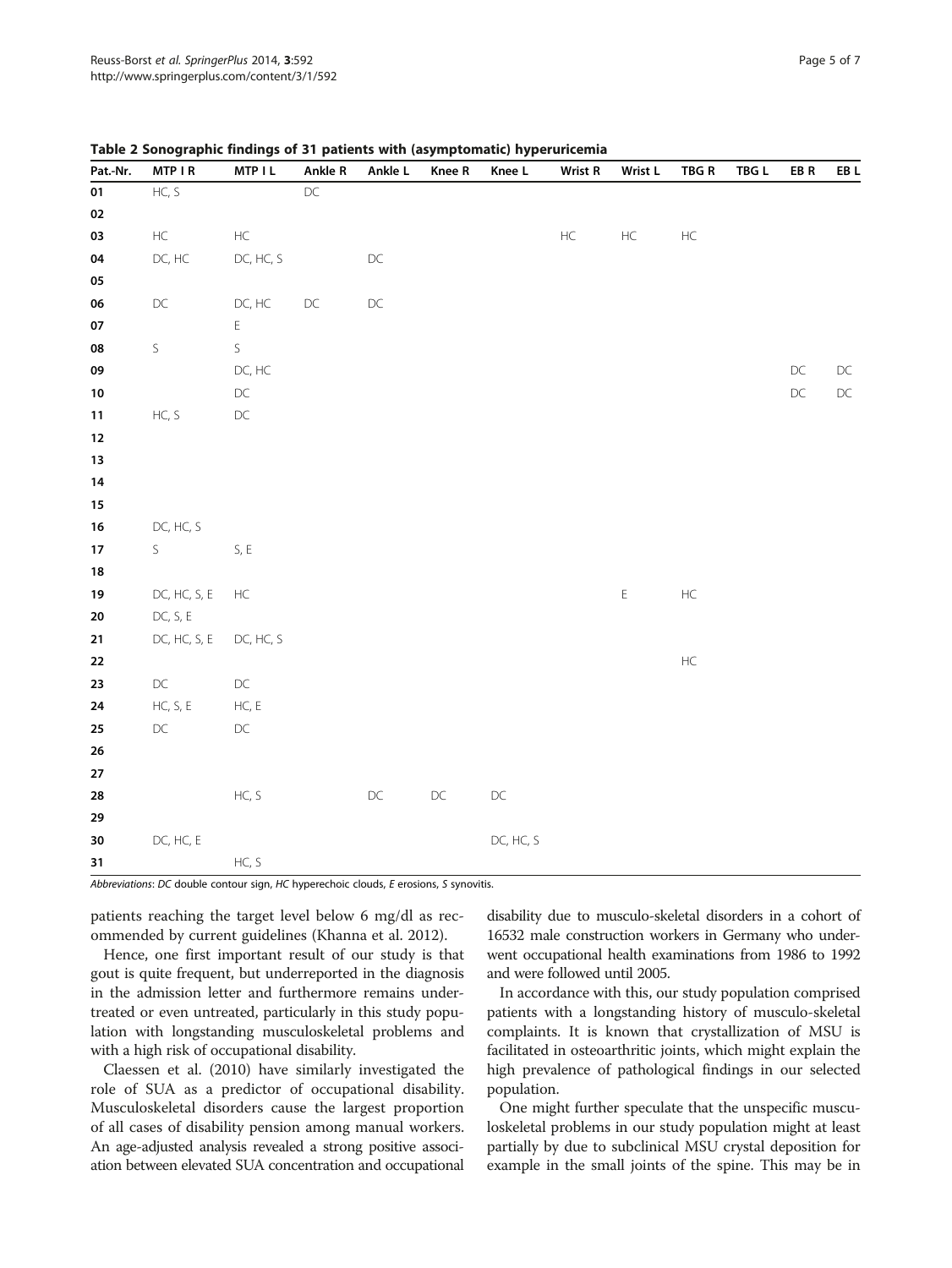| Pat.-Nr.   | <b>MTPIR</b>  | <b>MTPIL</b> | <b>Ankle R</b> | Ankle L       | <b>Knee R</b> | Knee L | <b>Wrist R</b> | Wrist L                        | TBG R       | TBG L | EB R | EB L |
|------------|---------------|--------------|----------------|---------------|---------------|--------|----------------|--------------------------------|-------------|-------|------|------|
| 01         |               |              |                |               |               |        |                |                                |             |       |      |      |
| $02\,$     |               |              |                |               |               |        |                |                                |             |       |      |      |
| ${\bf 03}$ |               |              |                |               |               |        |                |                                |             |       |      |      |
| ${\bf 04}$ |               |              |                |               |               |        |                |                                |             |       |      |      |
| 05         |               |              |                |               |               |        |                |                                |             |       |      |      |
| ${\bf 06}$ | $\sf HC$      |              |                |               |               |        |                |                                |             |       |      |      |
| ${\bf 07}$ |               |              |                |               |               |        |                |                                |             |       |      |      |
| 08         |               |              |                |               |               |        |                |                                |             |       |      |      |
| 09         |               |              |                |               |               |        |                |                                |             |       |      |      |
| $10\,$     |               |              |                |               |               |        |                |                                |             |       |      |      |
| $11$       |               |              | $\sf HC$       | $\mathsf{DC}$ |               |        |                |                                |             |       |      |      |
| 12         | $\mathsf{DC}$ | $\sf HC$     |                |               |               |        |                |                                | $\mathsf E$ |       |      |      |
| $13$       |               |              |                |               |               |        |                |                                |             |       |      |      |
| 14         |               |              |                |               |               |        | $S, \, E$      | $\mathsf{S}\text{,}\mathsf{E}$ |             |       |      |      |
| 15         |               | $S, \, E$    |                |               |               |        |                |                                |             |       |      |      |
| $16\,$     |               |              |                |               |               |        |                |                                |             |       |      |      |

<span id="page-5-0"></span>Table 3 Sonographic findings of 16 patients with normal serum urate values

Abbreviations: DC double contour sign, HC hyperechoic clouds, E erosions, S synovitis.

accordance with a recent study of Konatalapalli et al. ([2012](#page-6-0)) that reported on axial gout as a common feature of chronic gouty arthritis.

With regard to the sonographic examinations performed by a blinded rheumatologist we found a high prevalence of gout-specific lesions in so far clinically involved, but –more interestingly also – in so far clinically uninvolved joints. This applies in particular for the MTP I joints as gout index joints. The presence of MSU crystals in the synovial fluid from asymptomatic individuals with HU has already been demonstrated by polarized light microscopy more than 30 years ago (Rouault et al. [1982](#page-6-0)). Thus, it is not surprising that with better imaging techniques, gout specific structural lesions become visible. Serum urate seems to have a preference to crystallize on the surface of (damaged) cartilage with the normal components of cartilage chondroitin sulfate and phosphatidylcholin facilitating nucleation and crystallization of MSU explaining the high prevalence of the DC signs in patients with gout, but also HU. In particular, the DC sign has not been described in other disease entities until now and must be interpreted as highly specific for gout with a specificity >98% (Ottaviani et al. [2012](#page-6-0)). Our results are in accordance with a previous study of Pineda et al. (Pineda et al. [2011](#page-6-0)) who found the DC sign in 25% of the first MTP joints from hyperuricemic individuals.

The high prevalence of pathological US findings in our study population might support the hypothesis that US can help to identify patients with HU who have a high risk for developing clinically manifest gout. With these patients, it might be worthwhile initiating long-term

urate-lowering therapy early in the course of disease, in particular since we know that uric acid is a danger signal of increasing risk for osteoarthritis through NLRP inflammasome activation leading to the production of IL-18 and IL-1ß. Recently, Denoble et al. (Denoble et al. [2011](#page-6-0)) could confirm the potential involvement of the innate immune system in osteoarthritis (OA) pathology and OA progression by correlating synovial fluid uric acid with IL-1ß and IL-1 and with OA severity.

Our study has several strengths and weaknesses. First of all, this is to our knowledge the first report on such a selected (high-risk) patient group with longstanding mainly unspecific musculo-skeletal problems and HU. The combination of clinical data and sonographical findings may give some new idea about possible underlying mechanisms of the patients' complaints. Gout diagnosis was made clinically from the patient's charts (physician-diagnosed) or history (self-reported) and was not confirmed by synovial fluid analysis which might be considered to be a weakness of this study. On the other hand, all patients did not have gout attacks during their hospital stay, so we considered an invasive procedure such as synovial fluid aspiration not to be appropriate. US was performed by an independent blinded observer and was the only imaging technique used to detect joint pathologies. Ultrasonographic findings were compared with the clinical examinations of the joints. Other imaging techniques as comparator were not used.

The US was done in a standardized manner using a 12 joint (6 joints bilateral including the MTP I) examination protocol modified from investigations in patients with